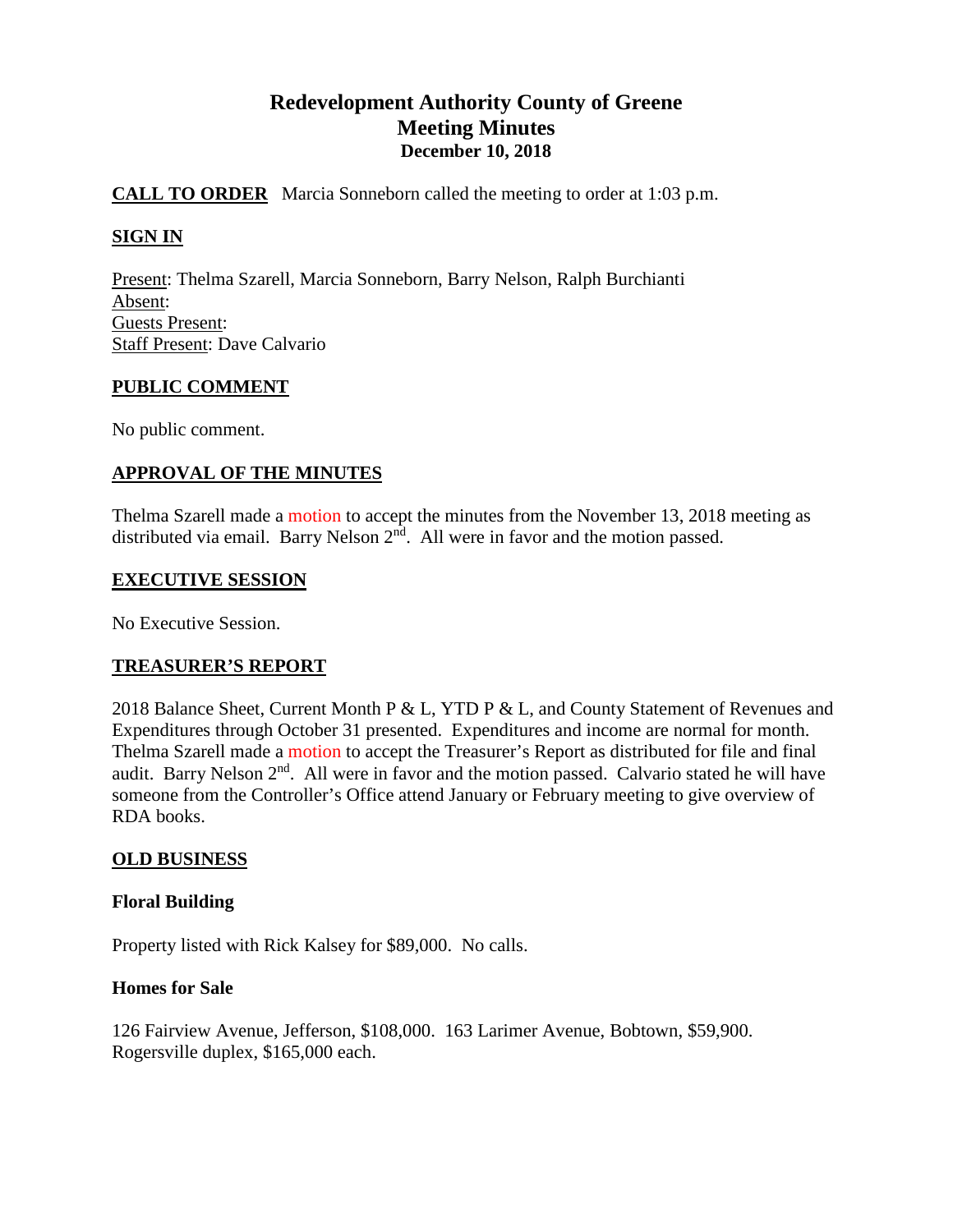## **Nazer St. Remediation and Stabilization Update**

Greene County Habitat for Humanity \$75,000 PHARE Grant: Exterior walls are up on Franklin St. home. Per June 2018 letter, framing was to be completed by October 15. June 2018 letter and pictures of current project distributed.

Budget modification request was submitted to PHARE to reallocate \$75,000 grant from Habitat to Clarksville (Pitt Gas) for rehabilitation, demolition, and community stabilization.

### **Old Rogersville School Development**

Final inspection by engineer for occupancy certificate complete. Will issue temporary Certificate of Occupancy. RDA must complete: installation of carbon monoxide detectors, final grading in spring when weather is good, and guardrails on the stairs. Final payment of \$25,000 due soon. Sitting on other lots.

#### **Discussions with Morris Township Supervisors**

\$800,000 PHARE grant for Threshold Housing to start USDA Rural Development Self-Help development in early 2020 in Nineveh submitted. Will be notified if received grant in April/May 2019. Development could not start until January 2020 per agreement with Consol.

#### **HOA for Rogersville Town Homes**

No discussion.

#### **Howard Contracting Lawsuit**

Calvario said he spoke with Colin Fitch recently. Howard's attorney has not contacted Fitch regarding discovery information. Discovery to be submitted by end of 2018 to Court.

#### **Land Bank Law**

No discussion.

#### **New Board Member to Fill Vacancy**

Calvario reminded Jeff Marshall.

#### **Strategy on ½ Duplexes in Nemacolin Not Purchased at Judicial Sale**

No discussion.

#### **NEW BUSINESS**

- 1. After discussion, Barry Nelson made a motion to purchase 64 Diaz Avenue, Nemacolin from Mary Krency for \$5,000. Ralph Burchianti  $2<sup>nd</sup>$ . All were in favor and the motion passed.
- 2. List of homes in inventory waiting to be rehabbed distributed. Calvario is trying to determine how to get Threshold Housing and USDA Rural Development involved in rehabbing homes so we get them completed and back on the tax rolls sooner.